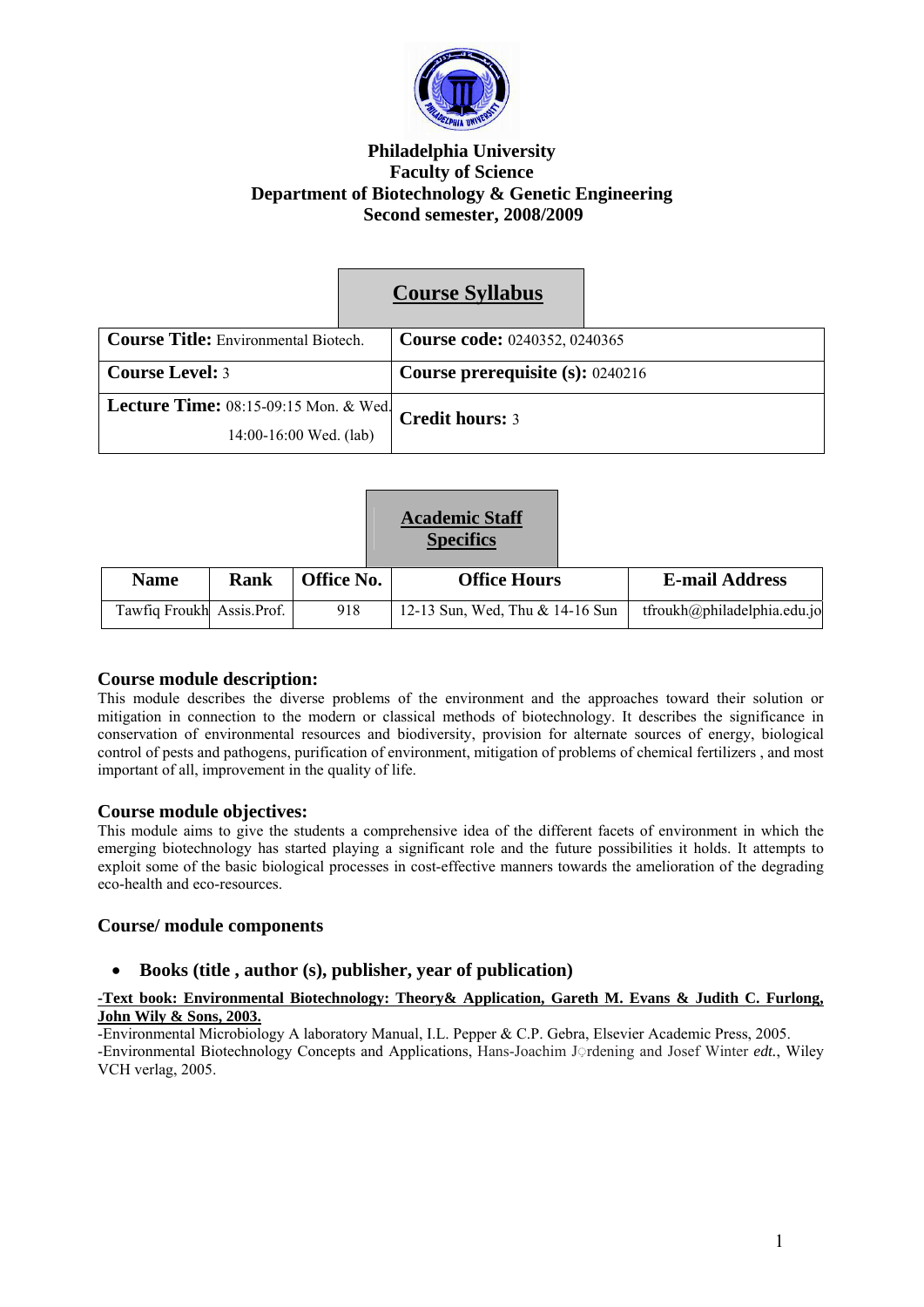# **Teaching methods:**

Lectures, tutorials. Laboratory work. Scientific visits to: (1) Al-Baga'a waste water treatment planet; (2) Zai water planet. Exams and Quizzes

#### **Learning outcomes:**

• Knowledge and understanding

The students should be able to understand the fundamentals of environmental biotechnology.

• Practical and subject specific skills (Transferable Skills).

The students should be able to draw the attention towards the possibilities of utilization of bio-methodologies in restoring ecohealth.

## **Assessment instruments**

- Short reports and/ or presentations, and/ or Short research projects
- Quizzes.
- Exams

| <b>Allocation of Marks</b>    |             |  |  |  |
|-------------------------------|-------------|--|--|--|
| <b>Assessment Instruments</b> | <b>Mark</b> |  |  |  |
| First examination             | 15%         |  |  |  |
| Second examination            | 15%         |  |  |  |
| Lab. midterm                  | 10%         |  |  |  |
| presentation                  | 10%         |  |  |  |
| Final theory & Lab            | 50%         |  |  |  |
| Total                         | 100%        |  |  |  |

# **Documentation and academic honesty**

- Documentation style (with illustrative examples)
- Protection by copyright
- Avoiding plagiarism.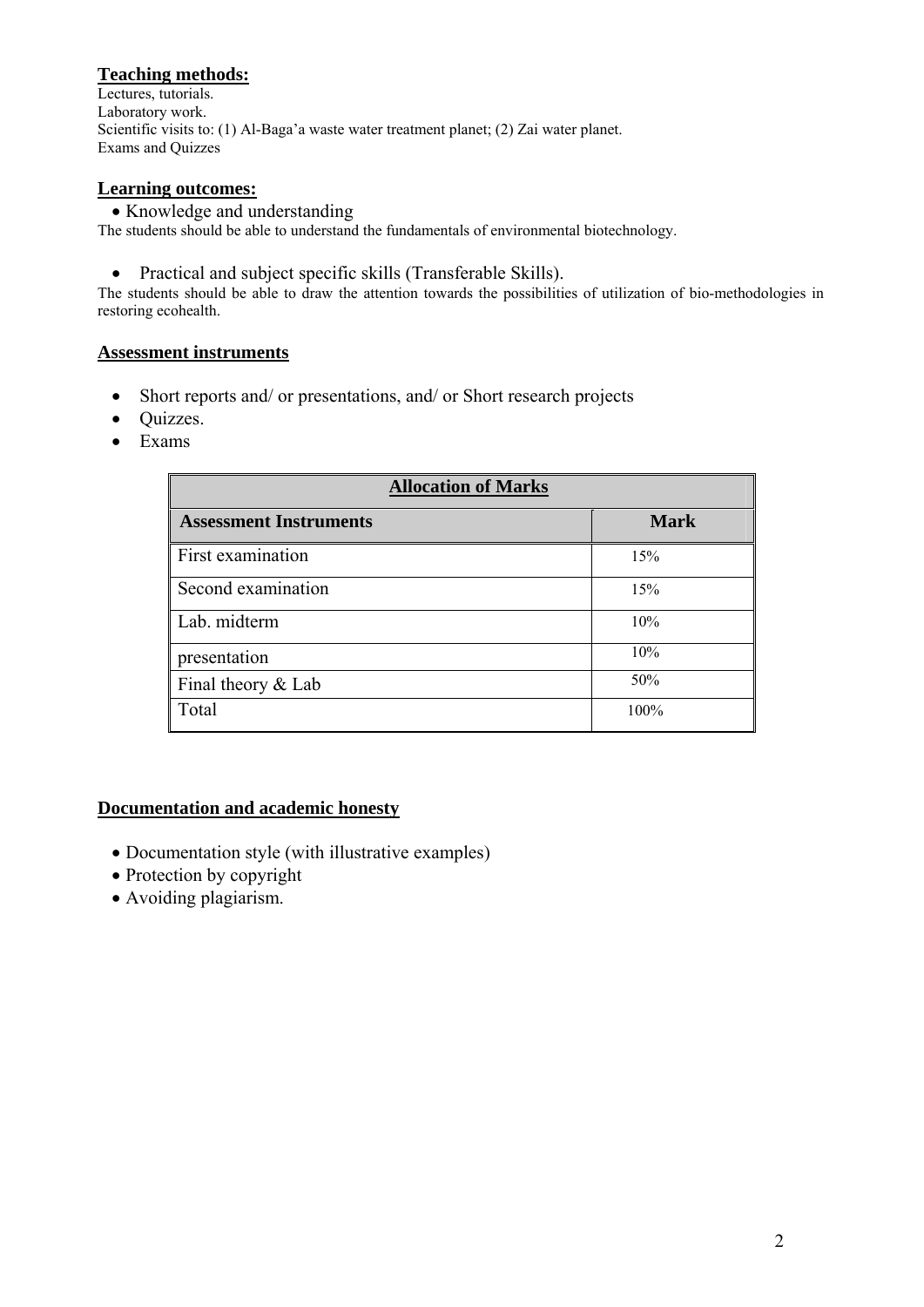# **Course/module academic calendar**

| <b>Week</b>                          | <b>Theory</b>                                                                                                                                       | Laboratory                                                                                    |
|--------------------------------------|-----------------------------------------------------------------------------------------------------------------------------------------------------|-----------------------------------------------------------------------------------------------|
| (1)<br><b>15 Feb</b>                 | Introduction<br>-Role of Environmental Biotechnology<br>$1-5$<br>-The scope of use                                                                  | Introduction                                                                                  |
| (2)<br>22 Feb                        | Contaminated land & Bioremediation<br>-Remediation methods<br>-The suitability of bioremediation                                                    | Oxidation of Sulfur in Soil                                                                   |
| (3)<br>1 Mar                         | -Factors Affecting the use of Bioremediation<br>-Biotechnology selection<br>-Essential Features of Biological Treatment Systems                     | Dehydrogenase Activity of<br>Soils                                                            |
| (4)<br>8 Mar                         | Phytotechnology and Photosynthesis<br>-Metal phytoremediation<br>-Organic phytoremediation                                                          | Nitrification and Denitrification                                                             |
| (5)<br>15 Mar                        | -Hydraulic contaminant<br>-Macrophyte treatment system<br>-Algal Treatment system                                                                   | Enrichment and Isolation of<br>Bacteria that Degrade 2,4-<br>Dichlorophenoxyacetic Acid       |
| (6)<br>22 Mar                        | Aerobes and Effluents<br>-The oxidation ditch<br>-Sewage treatment<br>-Rotating biological contractor<br>-Nitrogenous wastes                        | Adaptation of Soil Bacteria to<br>Metals                                                      |
| (7)<br>29 Mar<br>(1 <sup>st</sup> )  | -Membrane bioreactor<br>-Trickling filters<br>-Cellulose Ion Exchange media<br>-Activated sludge system<br>-Pure Oxygen systems<br>-Sludge disposal | Biodegradation of Phenol<br>Compounds                                                         |
| (8)<br>5 Apr                         | Biotechnology and Wastes<br>-Biowastes<br>-Composting                                                                                               | Bacteriological Examination of<br>Water: The Coliform MPN Test<br>& Membrane Filter Technique |
| (9)<br>12 Apr                        | -Anaerobic digestion<br>-Annelidic conversion<br>-Biowastes to ethanol                                                                              | Midterm                                                                                       |
| (10)<br>19 Apr                       | -Eutrophic fermentation                                                                                                                             | Scientific visit                                                                              |
| (11)<br>26 Apr<br>(2 <sup>nd</sup> ) | Genetic Manipulation<br>-Manipulating of bacteria without genetic engineering<br>-Manipulating of bacteria with genetic engineering                 | Defined Substrate Technology<br>for Detection of Coliforms and<br>Fecal Coliforms             |
| (12)<br>3 May                        | -Transgenic plants                                                                                                                                  | Film Medium for the Detection<br>of Coliforms in Water, Food,<br>and on Surfaces              |
| (13)<br>10 May                       | Integrated Environmental Biotechnology<br>-Bioenergy<br>-methane biogas                                                                             | Detection of Bacteriophages                                                                   |
| (14)<br>17 May                       | -ethanol fermentation<br>-biodiesel<br>-Integrated agricultural applications                                                                        | Scientific visit                                                                              |
| (15)<br>24 May                       | -plant disease suppression<br>-microbial pesticides<br>-plant/microbe interaction<br>-plant pathogens                                               | Final                                                                                         |
| (16)<br>31 May<br>(Final)            | THE WAY A HEAD & REVISION                                                                                                                           |                                                                                               |